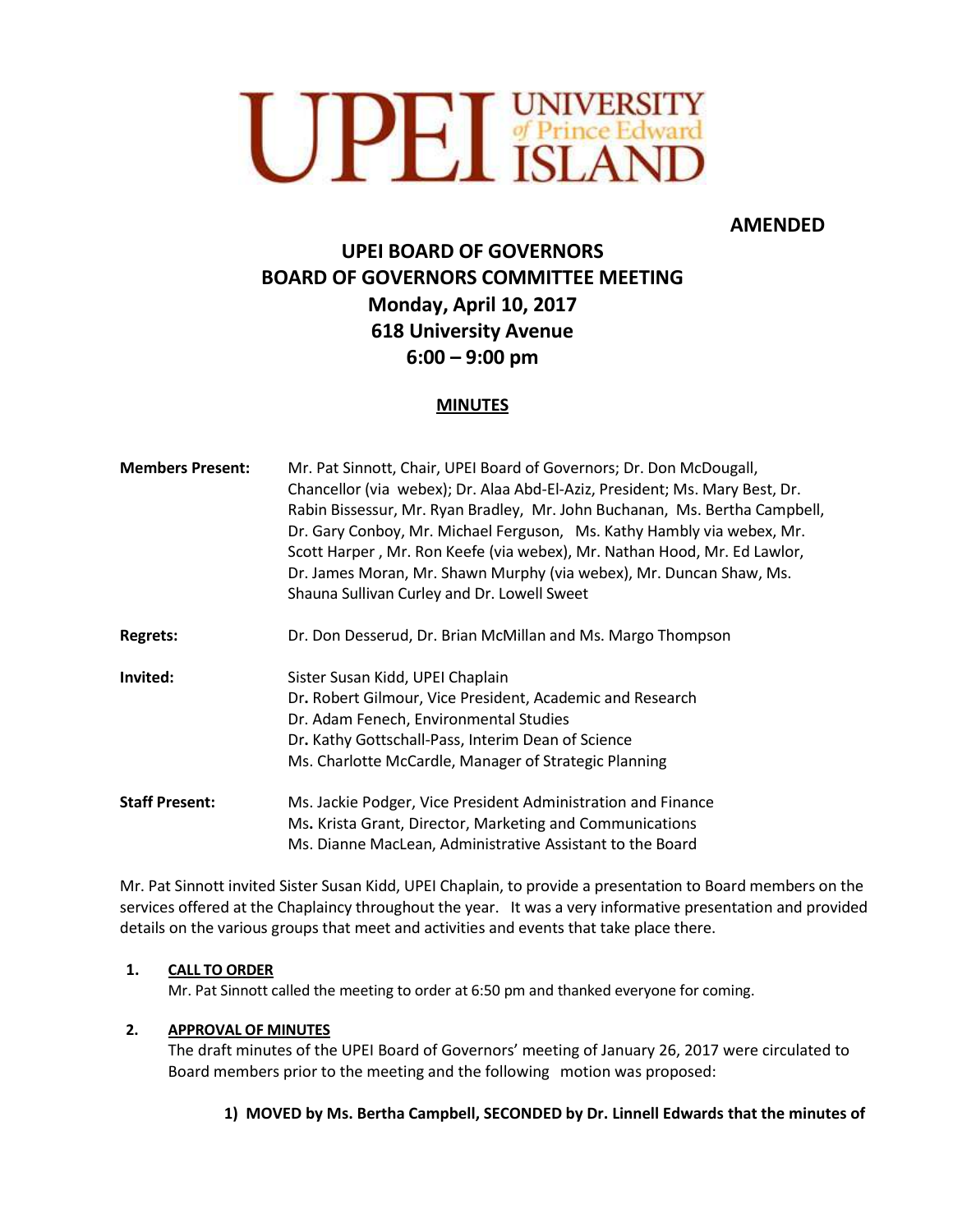#### **the January 26, 2017 meeting of the UPEI Board of Governors be approved as presented. CARRIED**

#### **3. CHAIR'S REPORT**

Mr. Sinnott reported that exams are underway and the 3 Strategic Investment Fund projects are at various stages. He indicated that, on March 27<sup>th</sup>, he gave a talk on Applied Mathematics in Retail Supply Chains to some of the Science Faculty and students primarily from the School of Mathematics. Mr. Sinnott also noted that he's looking forward to seeing students recognized for their efforts and achievements at the Convocation ceremonies on May  $13^{\text{th}}$ .

#### **4. PRESIDENT'S REPORT**

Adam Fenech provided a detailed presentation on School of Climate Change & Adaptation. Discussions ensued after which the following motion was proposed:

## **2) MOVED by Mr. Nathan Hood, SECONDED by Dr. Rabin Bissessur that the UPEI Board of Governors approve the establishment of the School of Climate Change & Adapation in principle. CARRIED**

President Abd-El-Aziz provided Board members with a written report but highlighted the following items:

1) Project Beacon and the registration process

2) Update on current applications – as of April  $10^{th}$ , there are 3551 applications which is an increase of 4% compared to this time last year. President Abd-El-Aziz will provide an update on applications to Board members every two weeks.

At this time, Mr. Pat Sinnott presented Mr. Nathan Hood with a gift of appreciation for his service on the Board. Mr. Hood's term as Student Union President expires on April 30<sup>th</sup>, 2017.

## **5. STUDENT UNION REPORT**

The Student Union conducted its spring elections in early March. Voter turnout was 33%, which is pretty good relative to the rest of the country. The President Elect is Hammad Ahmed, the first international student to be elected as President of the UPEI Student Union.

The Canadian Alliance of Student Associations (CASA) and the Union Étudiante du Québec (UEC), a provincial advocacy group from Quebec, have both ratified a partnership agreement that would allow both groups to bolster their federal advocacy. UEQ currently represents 76,000 students, and with their observer schools they would represent 172,000 students. This partnership is quite significant, as CASA becomes the only federal advocacy group with major Quebec representation and it enables both groups to access a larger number of elected officials and government bodies with their advocacy efforts.

The Federal Budget was released last month. Investments that benefit students include:

- A new investment of \$395.5 million over three years into the Youth Employment Strategy (YES), to assist more than 33,000 vulnerable youth to develop work skills
- Expanded funding for MITACS (a nonprofit organization facilitating partnerships between work sector and educational institutions for graduate students)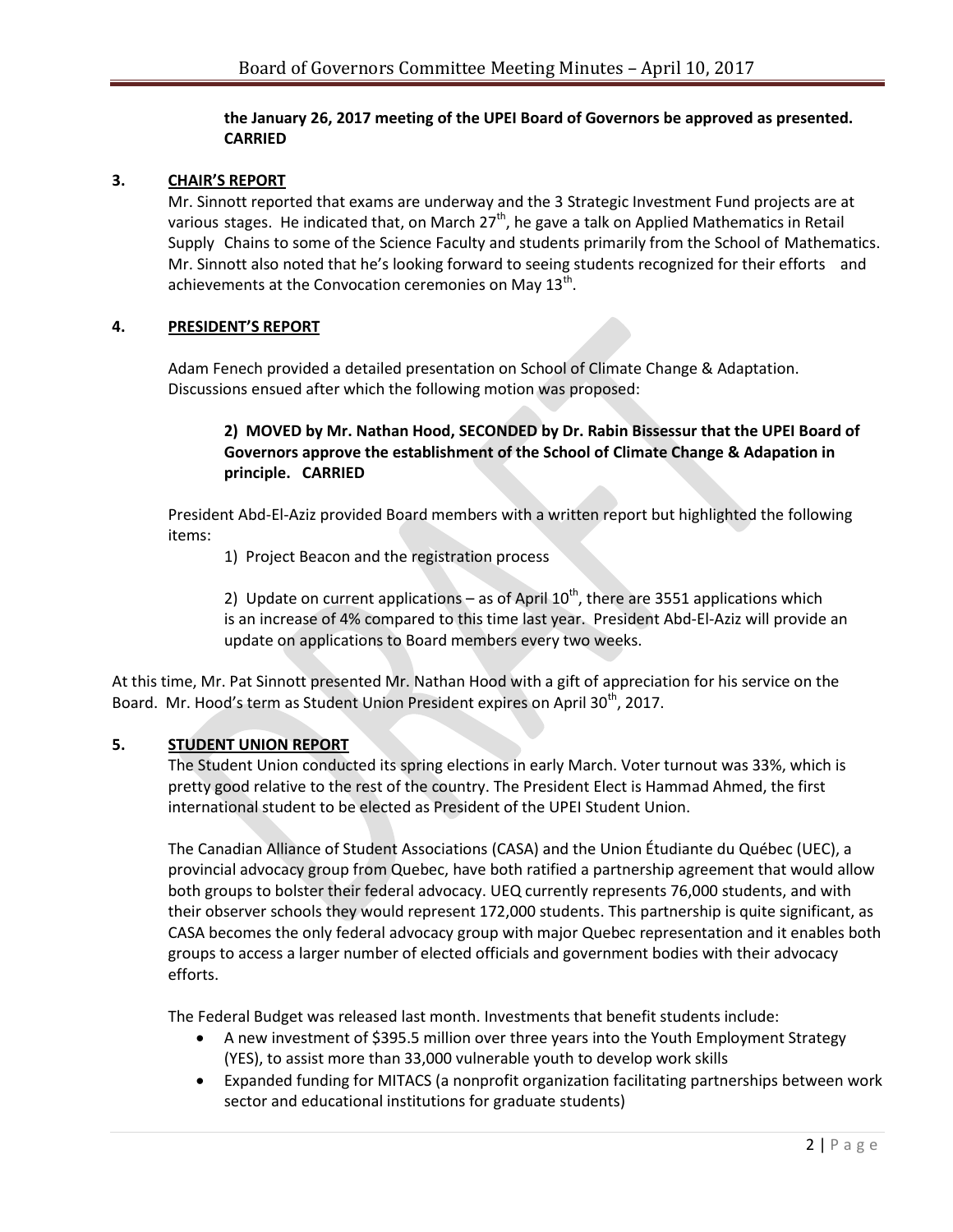- MITACS' objective is to provide 10,000 work integrated learning (WIL) placements for PSE students and graduates

- Projected funding to be \$221 million over five years, starting in 2017–18

- Proposal of the elimination of unpaid internships within federally regulated sectors
- Increase of funding to Post-Secondary Student Support Program (PSSSP) with \$90 million over two years. Funding is expected to support over 4,600 students over a two-year period The provincial budget was released last week. Although the UPEI Student Union was happy to see some investments in post-secondary education, notably to UPEI's operating grants and a

small bump up in student financial aid, the Student Union did not see movement on their advocacy priorities, which included needs-based grants, open educational resources, expanding funding of coop and internship opportunities, and a multiyear funding agreement.

#### **6. SENATE REPORT TO THE BOARD**

Dr. Linnell Edwards informed Board members that the Senate Committee met twice since the last Board meeting – February 10<sup>th</sup> and March 17<sup>th</sup>. Highlights from each of these meetings are noted below:

> 1) MPHEC has approved the Bachelor of Applied Arts in Communication, Leadership and Culture.

2) The current semester has been extended by 3 days to make up for some of the days that were cancelled due to the weather.

3) The President provided senators with an update on the status of the search for the Vice President Academic and Research.

4) Senators approved in principle the establishment of the School of Climate Change and Adaptation.

## **8. BOARD COMMITTEES' UPDATES**

a) Finance and Audit Committee: Mr. Ron Keefe reported that the Finance and Audit Committee met on March 28<sup>th</sup>.

i) Project Beacon – Mr. Keefe reported that there are some issues with the student module but these are being addressed. There is a major rollout planned for HR and Payroll for early May. The project is 50% completed and the budget is in good shape.

ii) Budget Process – Mr. Keefe noted that since the Provincial Budget has been released, Administration will be providing a draft budget in the near future.

iii) More information was requested on the role of the Sponsorship Committee for the new Pension structure.

iv) A request for a loan from the Student Union was addressed. The Finance and Audit Committee approves and recommends that the Board of Governors approve this request. The following motion was proposed: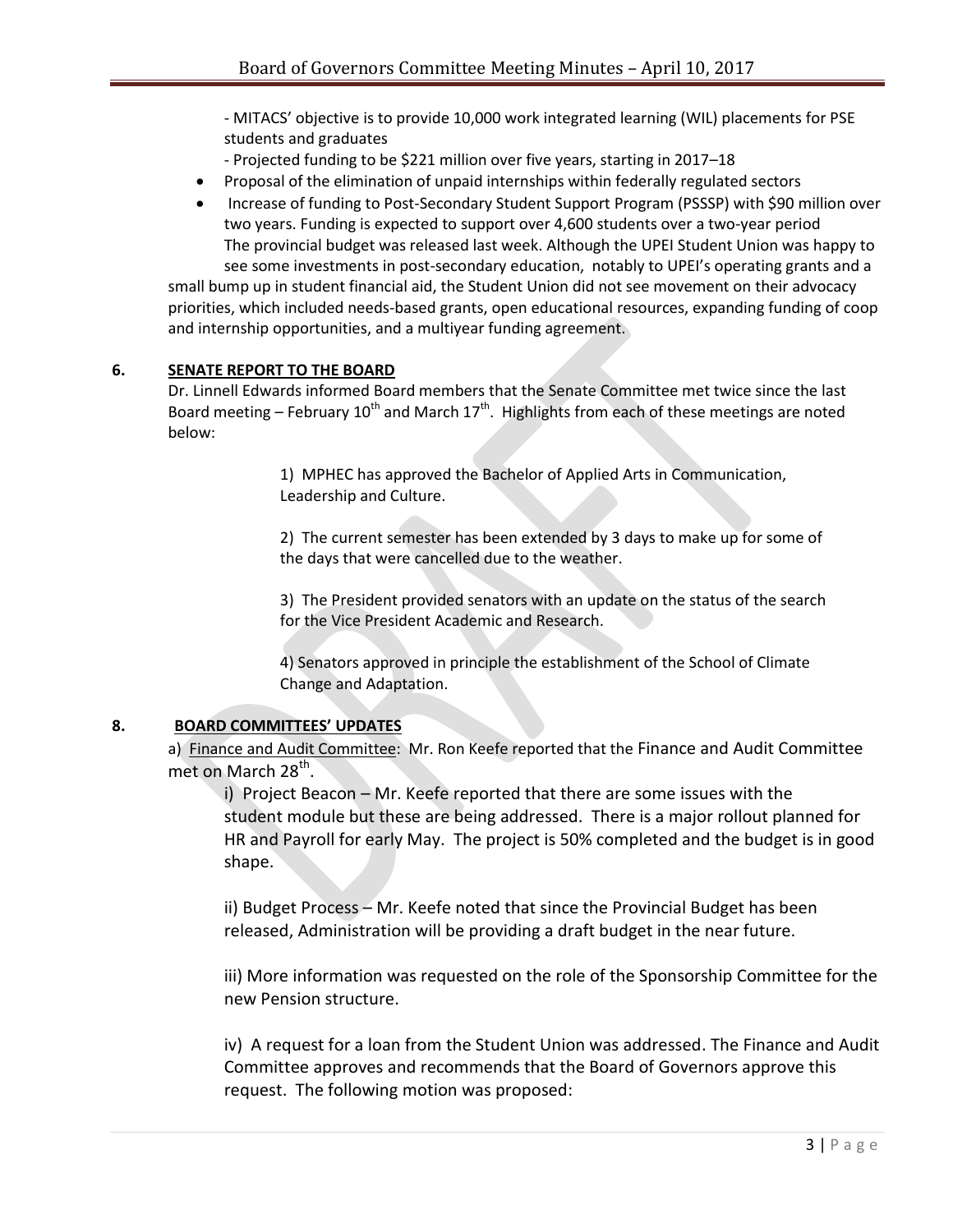**3) MOVED by Mr. Ron Keefe, SECONDED by Dr. Lowell Sweet that the UPEI Board of Governors approves that the University of Prince Edward Island provide a loan to the UPEI Student Union in the amount of \$365,525 over five (5) years with an interest rate of 5%. CARRIED The 2 members from the SU abstained**

b) Development, FR and ER Committee: Mr. Duncan Shaw reported that the Committee met on March 20<sup>th</sup> and Mr. Ed Lawlor chaired the meeting in Mr. Shaw's absence. The Inspire Campaign is at the \$37M mark of the \$50M goal. Marketing and Communications are still primarily focused on the recruitment campaign.

c) Governance and Appeals Committee: Mr. Shawn Murphy reported on the following items: i) The "Acceptable Use & Security of UPEI Electronic Information and Systems" policy was reviewed but tabled until the next meeting.

ii) The draft "Rules of Order" document was provided to committee members but has been tabled until the next meeting of the Committee.

- iii) Patti Wheatley has been hired as the UPEI Privacy Officer.
- iv) The agenda Plans for the Board Retreat is 80% completed.

v) A policy is currently being developed for "In Camera" meetings. This will be reviewed by Committee members at the May meeting.

d) Property and Asset Committee: Mr. Ryan Bradley provided the Committee report in Ms. Thompson's absence. He noted that the Committee met on March  $21<sup>st</sup>$  and was provided a very detailed presentation on deferred maintenance by Mr. Greg Clayton, Director, Facilities Management. Mr. Clayton also updated the Committee on the status of the SIF projects as noted below:

- i) Steele Building Renovations are completed
- ii) Dalton Hall Out to tender on the schematic design
- iii) Memorial Hall finalizing the construction design

Mr. Bradley also noted that AVC is in need of renovations.

## **MOVED TO CLOSED SESSION**

e) Human Resources Committee:

## **RETURNED TO OPEN SESSION**

f) Executive Committee: Mr. Sinnott informed Committee members the need to set up a Sponsorship Board for the UPEI Pension Plan. The committee was in agreement with the recommendation, and the following motion was made:

**8) MOVED by Mr. Scott Harper, SECONDED by Mr. Duncan Shaw that UPEI Board of Governors approves that the individuals holding the following positions be appointed to the Sponsorship Board of the UPEI Pension Plan for as long as they**